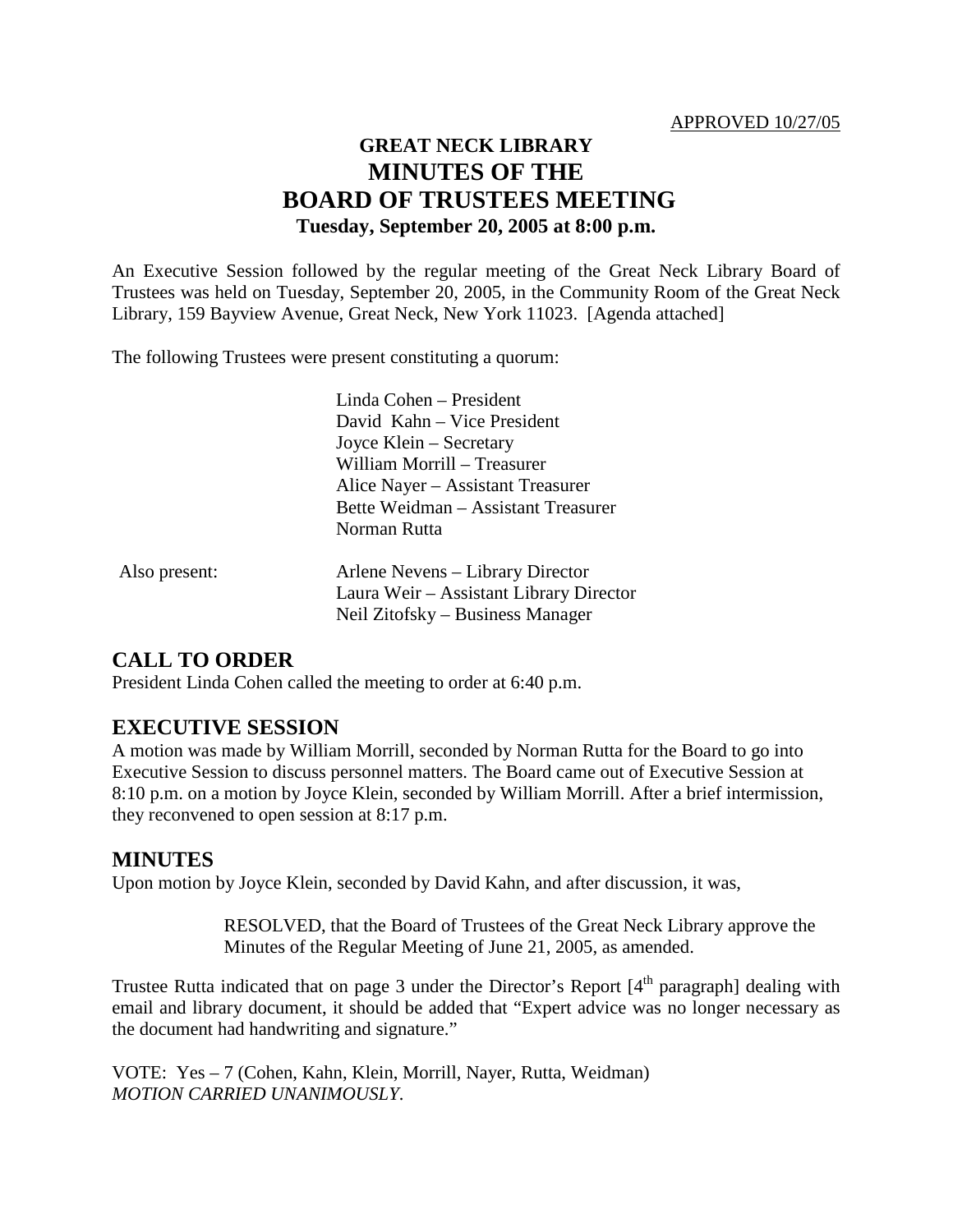### **TREASURER'S REPORT – PERSONNEL REPORT**

During the month of June 2005, revenue received was \$1,067,883. Total expenses were \$580,782. During the month of July 2005, revenue received was \$30,938. Total expenses were \$577,987. During the month of August 2005, revenue received was \$36,048. Total expenses were \$586,415.

At the close of business, August 31, 2005, total operating fund holdings were \$1,968,115. These funds were on deposit at HSBC and The Bank of New York, and in Petty Cash funds at Main and the Branches. This compares to a August 31, 2004, balance of \$2,208,042.

Additionally, the balance of the Main Building and Special Services fund was \$1,197,583; the Automated Library fund was \$133,023; the Restricted Gift fund was \$46,246; the Branch and Special Services fund was \$133,013. These funds totaled \$1,509,866 on August 31, 2005. The August 31, 2004, total was \$1,589,701.

Upon motion by William Morrill, seconded by Joyce Klein, and after discussion, it was,

**RESOLVED,** that the Board of Trustees of the Great Neck Library accept the September 20, 2005, Treasurer's Report with the Personnel Changes of June 17, 2005, through September 16, 2005.

VOTE:Yes – 7 (Cohen, Kahn, Klein, Morrill, Nayer, Rutta, Weidman) *MOTION CARRIED UNANIMOUSLY.*

Upon motion by William Morrill, seconded by Joyce Klein, and after discussion, it was,

**RESOLVED,** that the Board of Trustees of the Great Neck Library authorize the Treasurer, who has reviewed all checks and supporting documentation, to pay the persons named in the Check Register dated August 17, 2005 through September 16, 2005, Paid Checks numbered 0021269 through 0021273, 0021337 through 0021342, 0021406 through 0021409; 1151 through 1152 and 32144 through 32197 and To-Be-Paid checks numbered 32198 through 32304, the sums set against their respective names, amounting in the aggregate to \$304,093.22.

Public Comments: Unidentified gentleman

VOTE:Yes – 7 (Cohen, Kahn, Klein, Morrill, Nayer, Rutta,Weidman) *MOTION CARRIED UNANIMOUSLY.*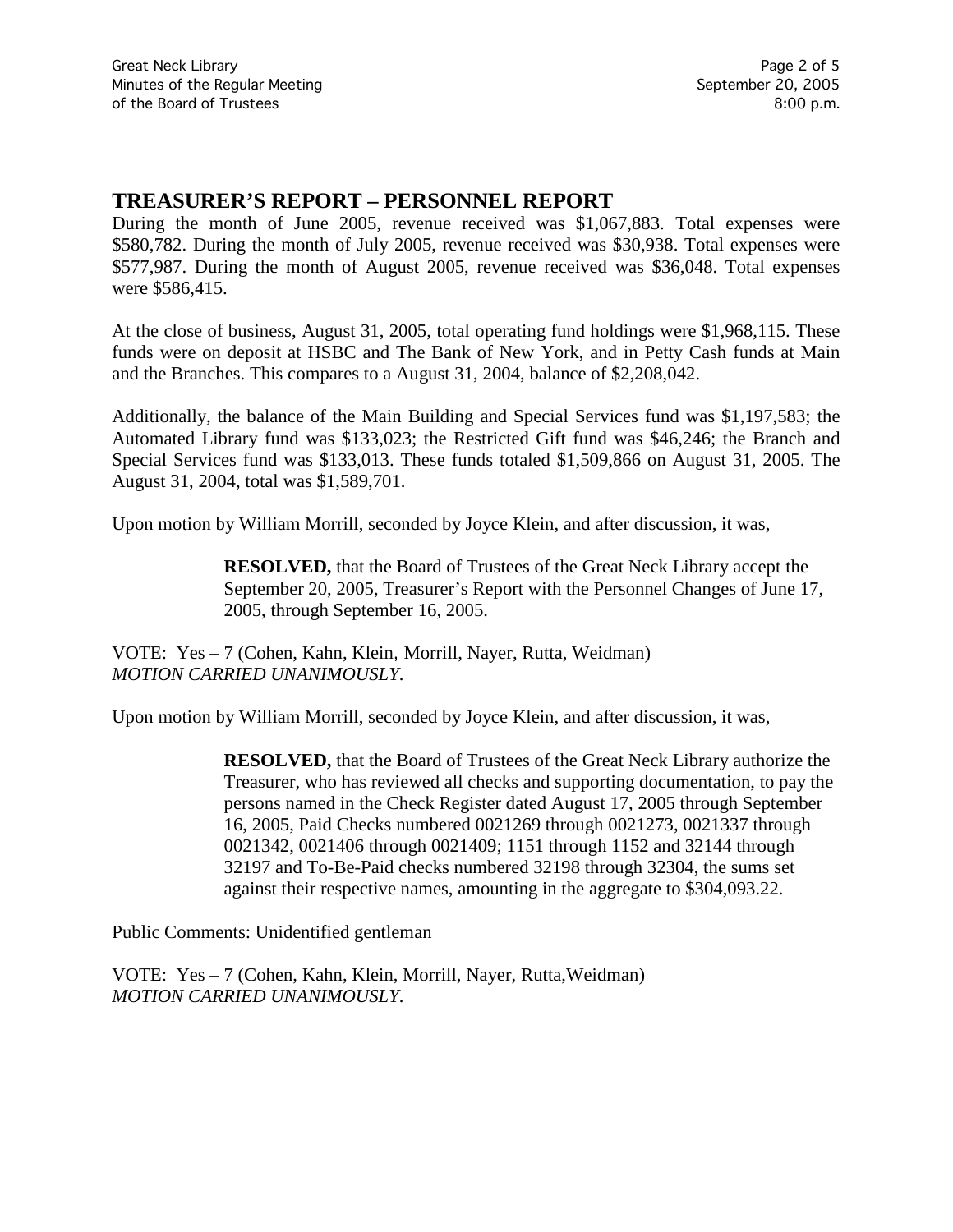## **REPORTS**

Director (report attached)

In addition, the screening of the film *Blood and Tears,* which deals with the Arab-Israeli conflict, will be followed by a panel discussion. Mr. Rosmarin has invited Mark Rosenblum from Queens College to be on the panel.

The biographical information for the candidates running for office in the Library election will be mailed by the end of this week.

Levels staged a benefit concert on Saturday night, raising \$760 for Hurricane Katrina victims. If Trustees wished, they could send their donation to Ethan Mann, Levels Director, to be added to the money raised at the concert, which will be sent to the Red Cross.

Public Comments: Stanley Romaine

#### Secretary

Secretary Klein reported on the slate of candidates for the October Library election as follows:

Board of Trustees

| Four-year term ending January 2010 to fill the seat currently held by William Morrill  |                               |  |
|----------------------------------------------------------------------------------------|-------------------------------|--|
| Nominating Committee Endorsed Candidate                                                | William Morrill               |  |
| <b>Independent Candidate</b>                                                           | Marietta DiCamillo            |  |
| Four-year term ending January 2010 to fill the seat currently held by Alice Nayer      |                               |  |
| Nominating Committee Endorsed Candidate                                                | (Candidacy withdrawn 7/25/05) |  |
| <b>Independent Candidate</b>                                                           | Marsha Vinson Rotman          |  |
| <b>Independent Candidate</b>                                                           | Martin H. Sokol               |  |
| <b>Nominating Committee</b>                                                            |                               |  |
| Three-year term ending January 2009 to fill the seat currently held by Lawrence Gerzog |                               |  |
| Nominating Committee Endorsed Candidate                                                | <b>Edith Auguste</b>          |  |
| <b>Independent Candidate</b>                                                           | <b>Brian Dobkin</b>           |  |
| Three-year term ending January 2009 to fill the seat currently held by Doris Master    |                               |  |
| Nominating Committee Endorsed Candidate                                                | (Candidacy withdrawn 8/5/05)  |  |
| <b>Independent Candidate</b>                                                           | Bruce (Behrooz) Dilmanian     |  |
| <b>Independent Candidate</b>                                                           | Deborah Rabizadeh             |  |

The agenda was re-arranged to discuss New Business to accommodate presentation by Cingular Wireless.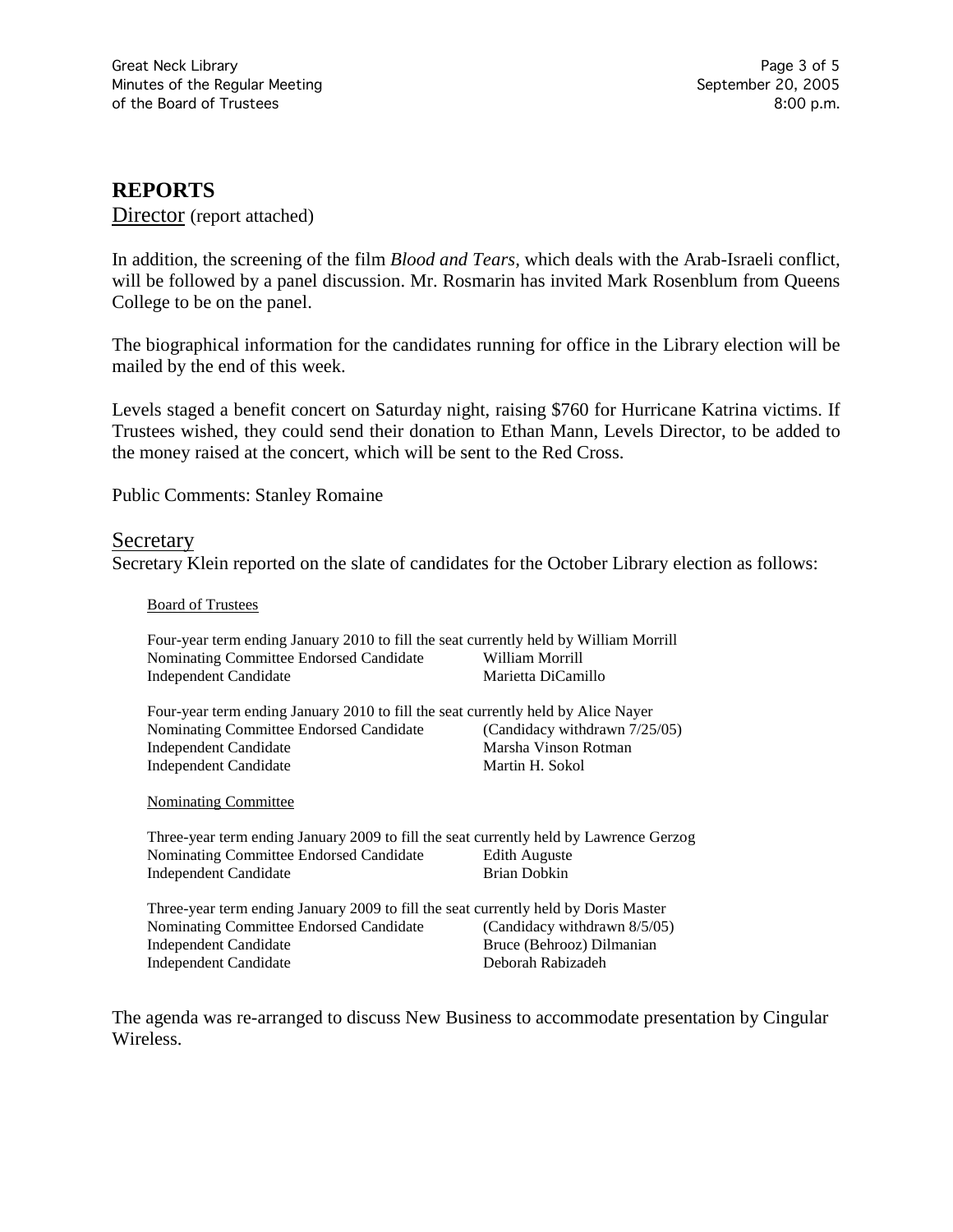## **NEW BUSINESS**

#### Insurance

Upon motion by Bette Weidman, seconded by Joyce Klein, and after discussion, it was,

**RESOLVED,** that the Board of Trustees of the Great Neck Library renew its property/liability, automobile and umbrella insurance policies for the period September 1, 2005 through September 1, 2006 with Utica Insurance Companies, as presented by A.C. Edwards in their proposal dated September 1, 2005, for a total cost of \$53,809 to be charged to the Property/Liability Insurance line of the operating budget.

VOTE:Yes – 7 (Cohen, Kahn, Klein, Morrill, Nayer, Rutta, Weidman) *MOTION CARRIED.*

### Cell Tower

A representative from Cingular Wireless, in a preliminary presentation, pointed out that a majority of Cingular customers complained that their cell signal was bad in this geographical area. Cingular proposed the installation of a 70 foot flagpole tower with an 18 inch diameter which would be no more than 15 feet higher than the present flagpole on the Library's property. Cingular would be responsible for all Town approvals and costs associated with this project. The Library would benefit by receiving \$25,000 to \$30,000 from one carrier annually and much more if additional carriers were to come on board.

There were concerns about health issues from the radiation, the legality of a not for profit organization taking public assets with which entrusted and leasing out a part of its property for commercial use. More importantly, this would generate a lot of community controversy and would not be the right time as the Library is contemplating its renovation/expansion which is a bigger issue right now. Trustee Rutta handed out an article that spoke to both sides of the issue.

Pubic Comments: Mayor Leonard Samansky, Marsha Vinson Rotman, Michael Zarin, Stanley Romaine

Upon motion by David Kahn, seconded by Linda Cohen, and after discussion, it was,

**RESOLVED,** that the Board of Trustees of the Great Neck Library thank Cingular for its presentation and that more information in written form be submitted and that the Board will take this up at a future time.

VOTE:Yes – 5 (Cohen, Kahn, Klein, Morrill, Nayer, Weidman); Opposed – 1 (Rutta); Abstention – 1 (Morrill) *MOTION CARRIED.*